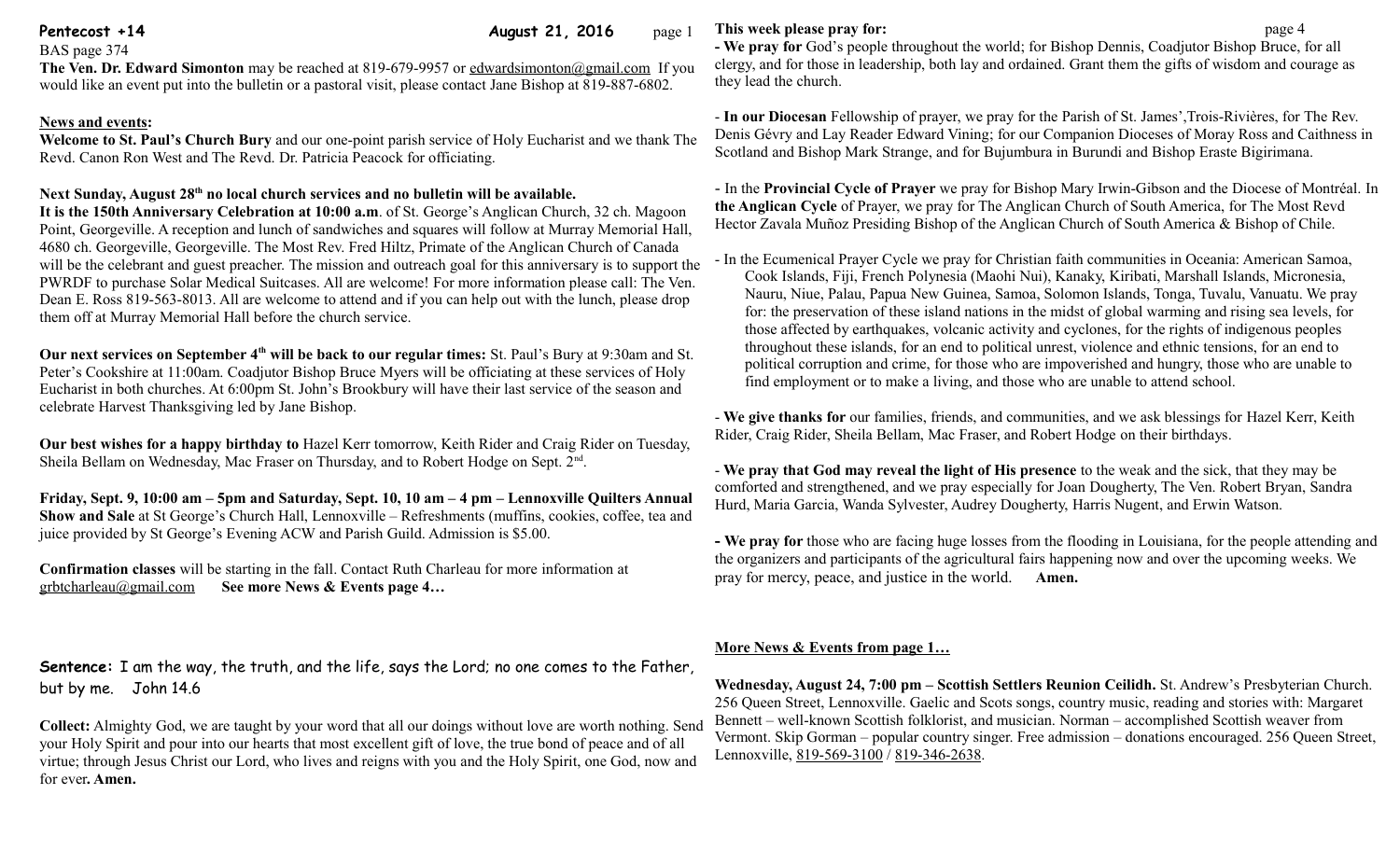A Reading from the Book of Jeremiah...The word that came to Jeremiah from the Lord:<sup>2"</sup>Come, go down to the potter's house, and there I will let you hear my words."<sup>3</sup>So I went down to the potter's house, and there he was working at his wheel.<sup>4</sup>The vessel he was making of clay was spoiled in the potter's hand, and he reworked it into another vessel, as seemed good to him.<sup>5</sup>Then the word of the Lord came to me: <sup>6</sup>Can I not do with you, O house of Israel, just as this potter has done? says the Lord. Just like the clay in the potter's hand, so are you in my hand, O house of Israel.<sup>7</sup>At one moment I may declare concerning a nation or a kingdom, that I will pluck up and break down and destroy it,<sup>8</sup>but if that nation, concerning which I have spoken, turns from its evil, I will change my mind about the disaster that I intended to bring on it.<sup>9</sup>And at another moment I may declare concerning a nation or a kingdom that I will build and plant it,<sup>10</sup>but if it does evil in my sight, not listening to my voice, then I will change my mind about the good that I had intended to do to it. <sup>11</sup>Now, therefore, say to the people of Judah and the inhabitants of Jerusalem: Thus says the Lord: Look, I am a potter shaping evil against you and devising a plan against you. Turn now, all of you underlying Greek is saying. from your evil way, and amend your ways and your doings. *Jeremiah 18:1-11* 

**Psalm 139:1-5, 12-17 (**BAS page 896 )

**A Reading from the Letter of Paul to Philemon…**Paul, a prisoner of Christ Jesus, and Timothy our brother, To Philemon our dear friend and co-worker, to Apphia our sister, to Archippus our fellow soldier, and to the church in your house:<sup>3</sup>Grace to you and peace from God our Father and the Lord Jesus Christ.<sup>4</sup>When I remember you in my prayers, I always thank my God<sup>5</sup>because I hear of your love for all the saints and your faith toward the Lord Jesus. <sup>6</sup>I pray that the sharing of your faith may become effective when you perceive all the good that we may do for Christ.<sup>7</sup>I have indeed received much joy and encouragement from your love, because the hearts of the saints have been refreshed through you, my brother. <sup>8</sup>For this reason, though I am bold enough in Christ to command you to do your duty,<sup>9</sup>yet I would rather appeal to you on the basis of love—and I, Paul, do this as an old man, and now also as a prisoner of Christ Jesus.<sup>10</sup>I am appealing to you for my child, Onesimus, whose father I have become during my imprisonment.<sup>11</sup>Formerly he was useless to you, but now he is indeed useful both to you and to me.<sup>12</sup>I am sending him, that is, my own heart, back to you.<sup>13</sup>I wanted to keep him with me, so that he might be of service to me in your place during my imprisonment for the gospel;<sup>14</sup>but I preferred to do nothing without your consent, in order that your good deed might be voluntary and not something forced.<sup>15</sup>Perhaps this is the reason he was separated from you for a while, so that you might have him back forever,<sup>16</sup>no longer as a slave but more than a slave, a beloved brother—especially to me but how much more to you, both in the flesh and in the Lord.<sup>17</sup>So if you consider me your partner, welcome him as you would welcome me.<sup>18</sup>If he has wronged you in any way, or owes you anything, charge that to my account.<sup>19</sup>I, Paul, am writing this with my own hand: I will repay it. I say nothing about your owing me even your own self.<sup>20</sup>Yes, brother, let me have this benefit from you in the Lord! Refresh my heart in Christ.<sup>21</sup>Confident of your obedience, I am writing to you, knowing that you will do even more than I say. *Philemon 1-21*

**The Holy Gospel of our Lord Jesus Christ according to Luke...<sup>25</sup>Now large crowds were travelling with** Jesus; and he turned and said to them, <sup>264</sup> Whoever comes to me and does not hate father and mother, wife and children, brothers and sisters, yes, and even life itself, cannot be my disciple.<sup>27</sup>Whoever does not carry the cross and follow me cannot be my disciple.<sup>28</sup>For which of you, intending to build a tower, does not first sit down and estimate the cost, to see whether he has enough to complete it?<sup>29</sup>Otherwise, when he has laid a

foundation and is not able to finish, all who see it will begin to ridicule him,<sup>30</sup>saying, 'This fellow began to build and was not able to finish.'<sup>31</sup>Or what king, going out to wage war against another king, will not sit down first and consider whether he is able with ten thousand to oppose the one who comes against him with twenty thousand?<sup>32</sup>If he cannot, then, while the other is still far away, he sends a delegation and asks for the terms of peace.<sup>33</sup>So therefore, none of you can become my disciple if you do not give up all your possessions. *Luke 14:25-33*

**Reflection:** Given that at this point in his ministry, Jesus is beginning to sense the "all" that lies ahead for him personally (betrayal and denial by his closest companions, followed by false arrest, torture, and brutal execution), perhaps it is no wonder that his response to the large crowds is to challenge any hopes they may have for an easy entry to the messianic age. The way ahead will be hard, not magical.

The word "hate" (as used in the NRSV) is clearly being used in an exaggerated sense and not literally. The Good News Bible's "love me more" is better, but doesn't capture the sense of total commitment that the

These are hard sayings for us who are also trying to honour commitments we have made to spouses, children, parents and others. We are in no position to literally follow the itinerant Jesus, who, as far as we know, had no property of his own, no home, no wife, no childrenno job.

This saying is also hard because we live in a culture and climate where we are bombarded with goods and promises for wonderful benefits with no mention of - much less any expectation of - paying a cost for them. We are spending and living as though there is no cost, no downside, no long-term consequences. So at a minimum these sayings of Jesus ought to cause us to reflect on how much the choices we have already made are costing us - and our planet; and to consider whether the costs of following Jesus might be a better investment. Indeed, the examples Jesus gives seem to invite this sort of sober, practical assessment. – The Rev. Dr. George Hermanson

**Chuckles: By the time the sailor pulled into a little town every hotel room was taken.** "You've got to have a room somewhere," he pleaded. "Or just a bed, I don't care where."

"Well, I do have a double room with one occupant - an Air Force guy," admitted the manager, "and he might be glad to split the cost. But to tell you the truth, he snores so loudly that people in adjoining rooms have complained in the past. I'm not sure it'd be worth it to you."

"No problem," the tired Navy man assured him. "I'll take it."

The next morning, the sailor came down to breakfast bright-eyed and bushy tailed. "How'd you sleep?" asked the manager. "Never better." The manager was impressed. "No problem with the other guy snoring?" "Nope. I shut him up in no time," said the Navy guy.

"How'd you manage that?" asked the manager.

"He was already in bed, snoring away, when I came in the room," the sailor explained. "I went over, gave him a kiss on the cheek, and said, 'Goodnight beautiful,' ...and he sat up all night watching me."

#### **A Drill Sergeant chewing out a new recruit asked**: "Tell me stupid if one of your ears was shot off what would happen?"

"Well sir, I wouldn't hear as well."

- "What if both your ears were shot off?"
- "Well sir, I wouldn't be able to see."
- "That is dumb. Why did you say that?"
- "If both my ears were shot off, sir, My helmet would slide right down over my eyes!"